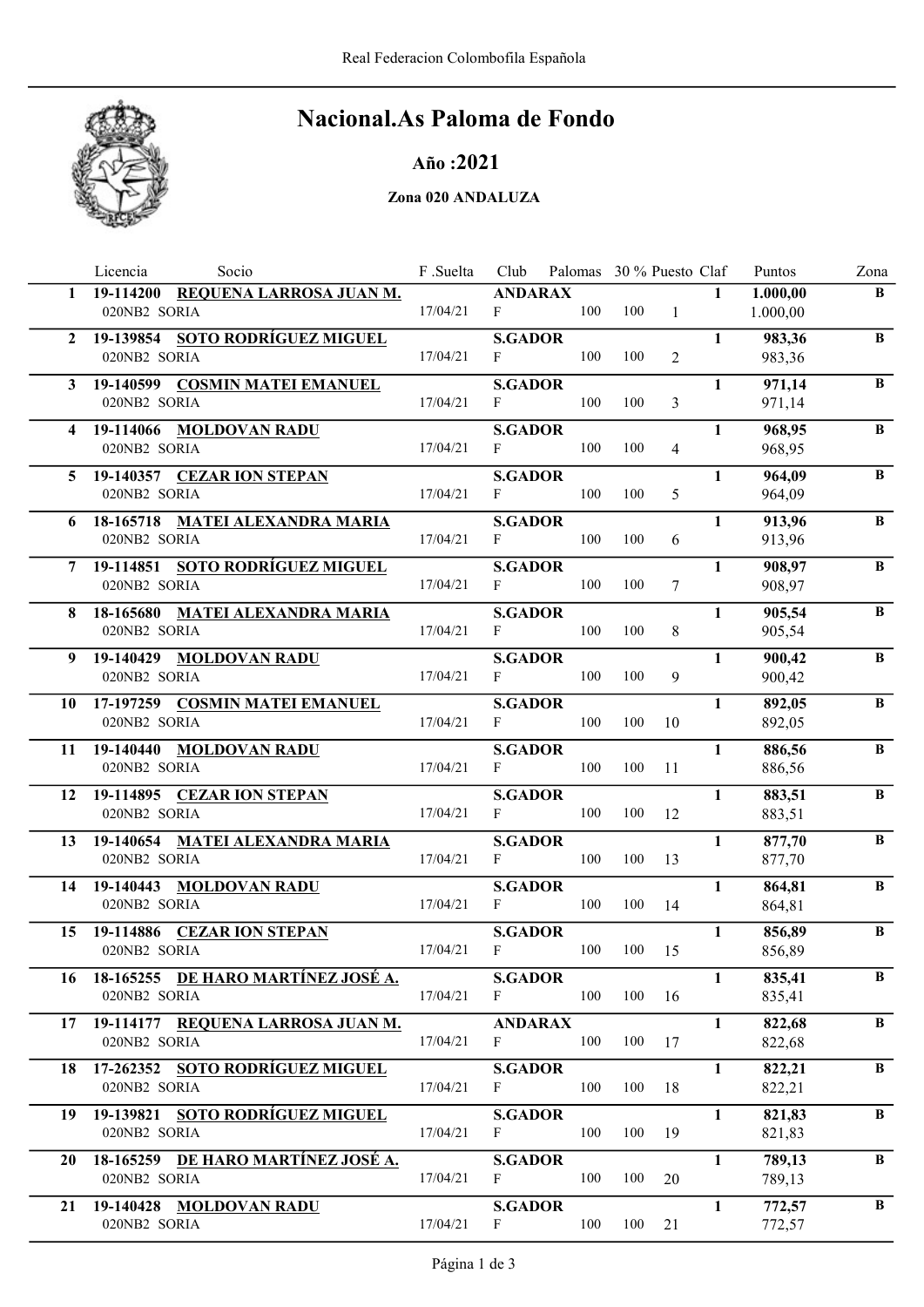

# Nacional.As Paloma de Fondo

### Año :2021

#### Zona 020 ANDALUZA

|    | Socio<br>Licencia                      | F .Suelta |                | Club Palomas 30 % Puesto Claf |     |    |              | Puntos | Zona         |
|----|----------------------------------------|-----------|----------------|-------------------------------|-----|----|--------------|--------|--------------|
| 22 | 18-165609 MATEI ALEXANDRA MARIA        |           | <b>S.GADOR</b> |                               |     |    | $\mathbf{1}$ | 762,77 | B            |
|    | 020NB2 SORIA                           | 17/04/21  | $\mathbf{F}$   | 100                           | 100 | 22 |              | 762,77 |              |
| 23 | 19-140495 LORENZO PORTERO MIGUEL Á.    |           | <b>S.GADOR</b> |                               |     |    | $\mathbf{1}$ | 743,29 | $\, {\bf B}$ |
|    | 020NB2 SORIA                           | 17/04/21  | $\mathbf{F}$   | 100                           | 100 | 23 |              | 743,29 |              |
| 24 | 19-140552 MATEI ALEXANDRA MARIA        |           | <b>S.GADOR</b> |                               |     |    | $\mathbf{1}$ | 734,90 | B            |
|    | 020NB2 SORIA                           | 17/04/21  | F              | 100                           | 100 | 24 |              | 734,90 |              |
|    | 25 20-128467 LORENZO PORTERO MIGUEL Á. |           | <b>S.GADOR</b> |                               |     |    | $\mathbf{1}$ | 707,36 | $\, {\bf B}$ |
|    | 020NB2 SORIA                           | 17/04/21  | $\mathbf{F}$   | 100                           | 100 | 25 |              | 707,36 |              |
| 26 | <b>MATEI ALEXANDRA MARIA</b><br>18-90  |           | <b>S.GADOR</b> |                               |     |    | $\mathbf{1}$ | 690,84 | B            |
|    | 020NB2 SORIA                           | 17/04/21  | F              | 100                           | 100 | 26 |              | 690,84 |              |
| 27 | 19-140441 MOLDOVAN RADU                |           | <b>S.GADOR</b> |                               |     |    | $\mathbf{1}$ | 681,57 | $\bf{B}$     |
|    | 020NB2 SORIA                           | 17/04/21  | $\mathbf{F}$   | 100                           | 100 | 27 |              | 681,57 |              |
| 28 | 19-114904 CEZAR ION STEPAN             |           | <b>S.GADOR</b> |                               |     |    | $\mathbf{1}$ | 679,36 | $\, {\bf B}$ |
|    | 020NB2 SORIA                           | 17/04/21  | F              | 100                           | 100 | 28 |              | 679,36 |              |
| 29 | 19-140269 DE HARO MARTÍNEZ JOSÉ A.     |           | <b>S.GADOR</b> |                               |     |    | $\mathbf{1}$ | 650,58 | $\, {\bf B}$ |
|    | 020NB2 SORIA                           | 17/04/21  | $\mathbf{F}$   | 100                           | 100 | 29 |              | 650,58 |              |
| 30 | 18-179927 REYES GRANADOS JOSÉ M.       |           | <b>S.GADOR</b> |                               |     |    | $\mathbf{1}$ | 650,28 | $\, {\bf B}$ |
|    | 020NB2 SORIA                           | 17/04/21  | F              | 100                           | 100 | 30 |              | 650,28 |              |
| 31 | 19-140466 LORENZO PORTERO MIGUEL Á.    |           | <b>S.GADOR</b> |                               |     |    | $\mathbf{1}$ | 649,99 | $\, {\bf B}$ |
|    | 020NB2 SORIA                           | 17/04/21  | $\mathbf{F}$   | 100                           | 100 | 31 |              | 649,99 |              |
|    | 32 19-279491 DE HARO MARTÍNEZ JOSÉ A.  |           | <b>S.GADOR</b> |                               |     |    | $\mathbf{1}$ | 643,55 | B            |
|    | 020NB2 SORIA                           | 17/04/21  | F              | 100                           | 100 | 32 |              | 643,55 |              |
| 33 | 19-115643 VIDAURRE CRUZ FRANCISCO      |           | <b>AZAHAR</b>  |                               |     |    | $\mathbf{1}$ | 632,76 | $\bf{B}$     |
|    | 020NB2 SORIA                           | 17/04/21  | F              | 100                           | 100 | 33 |              | 632,76 |              |
| 34 | 19-140400 LORENZO PORTERO MIGUEL Á.    |           | <b>S.GADOR</b> |                               |     |    | $\mathbf{1}$ | 606,35 | $\bf{B}$     |
|    | 020NB2 SORIA                           | 17/04/21  | $\mathbf{F}$   | 100                           | 100 | 34 |              | 606,35 |              |
| 35 | 18-165583 COSMIN MATEI EMANUEL         |           | <b>S.GADOR</b> |                               |     |    | $\mathbf{1}$ | 602,59 | $\bf{B}$     |
|    | 020NB2 SORIA                           | 17/04/21  | F              | 100                           | 100 | 35 |              | 602,59 |              |
| 36 | 19-140228 DE HARO MARTÍNEZ JOSÉ A.     |           | <b>S.GADOR</b> |                               |     |    | $\mathbf{1}$ | 602,29 | $\, {\bf B}$ |
|    | 020NB2 SORIA                           | 17/04/21  | $\mathbf{F}$   | 100                           | 100 | 36 |              | 602,29 |              |
|    | 37 19-284548 MATEI ALEXANDRA MARIA     |           | <b>S.GADOR</b> |                               |     |    | $\mathbf{1}$ | 599,42 | B            |
|    | 020NB2 SORIA                           | 17/04/21  | $\mathbf{F}$   | 100                           | 100 | 37 |              | 599,42 |              |
| 38 | 19-140272 DE HARO MARTÍNEZ JOSÉ A.     |           | <b>S.GADOR</b> |                               |     |    | $\mathbf{1}$ | 561,31 | B            |
|    | 020NB2 SORIA                           | 17/04/21  | F              | 100                           | 100 | 38 |              | 561,31 |              |
| 39 | 19-140678 COSMIN MATEI EMANUEL         |           | <b>S.GADOR</b> |                               |     |    | $\mathbf{1}$ | 557,20 | B            |
|    | 020NB2 SORIA                           | 17/04/21  | F              | 100                           | 100 | 39 |              | 557,20 |              |
| 40 | 19-140238 DE HARO MARTÍNEZ JOSÉ A.     |           | <b>S.GADOR</b> |                               |     |    | $\mathbf{1}$ | 544,76 | $\, {\bf B}$ |
|    | 020NB2 SORIA                           | 17/04/21  | F              | 100                           | 100 | 40 |              | 544,76 |              |
| 41 | 19-114876 SOTO RODRÍGUEZ MIGUEL        |           | <b>S.GADOR</b> |                               |     |    | $\mathbf{1}$ | 521,03 | B            |
|    | 020NB2 SORIA                           | 17/04/21  | F              | 100                           | 100 | 41 |              | 521,03 |              |
| 42 | 19-114901 CEZAR ION STEPAN             |           | <b>S.GADOR</b> |                               |     |    | $\mathbf{1}$ | 513,14 | $\bf{B}$     |
|    | 020NB2 SORIA                           | 17/04/21  | F              | 100                           | 100 | 42 |              | 513,14 |              |
|    |                                        |           |                |                               |     |    |              |        |              |